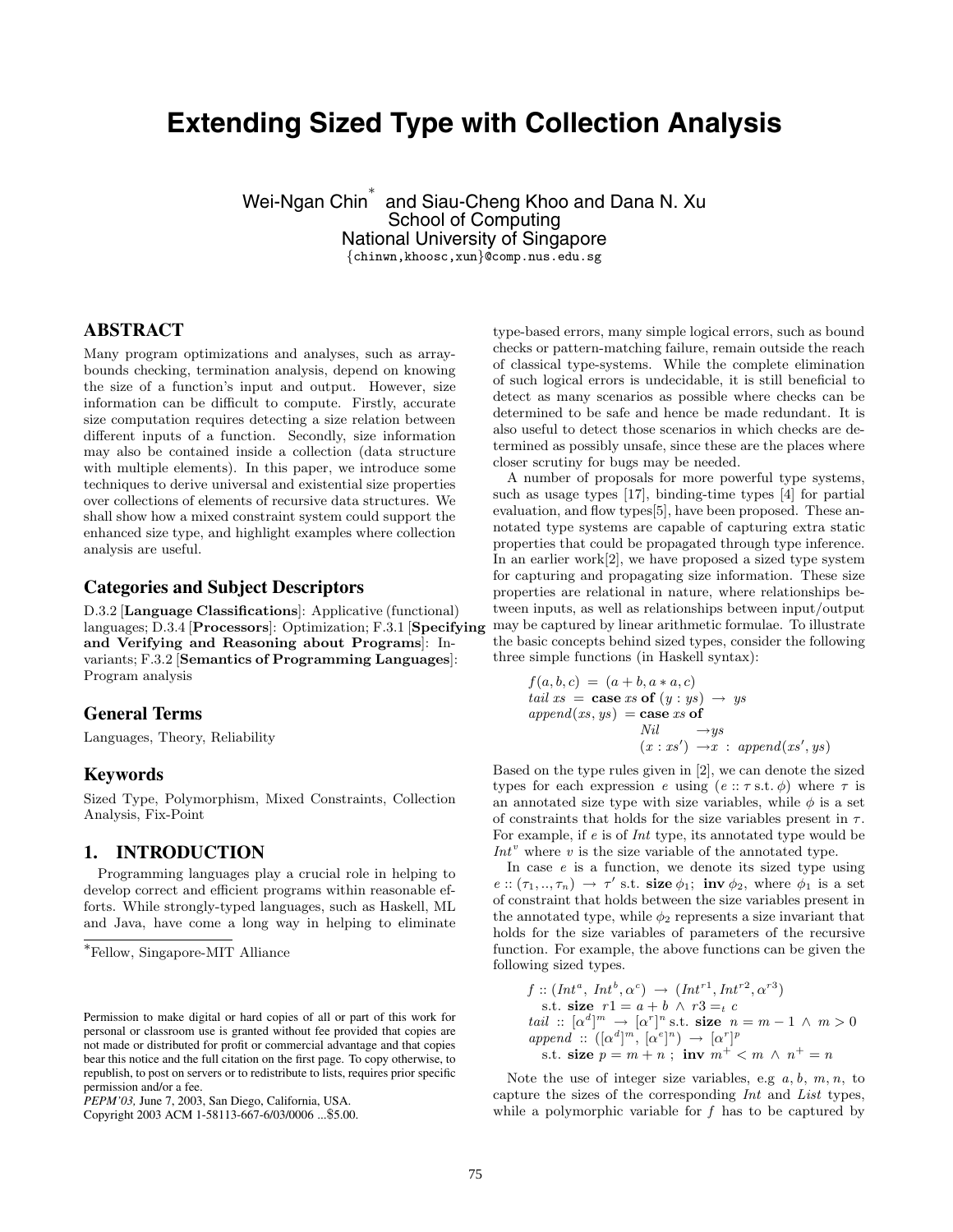polymorphic size variable, c, where term equality,  $=$ <sub>t</sub>, is supported, while some size variables, (e.g.  $d, e$ ), of tail and append are unconstrained. For practical reasons, formulae for size predicates have been restricted to Presburger arithmetic for which efficient constraint-solving technology (e.g. Pugh's Omega Calculator[16]) exists. Sized types are fairly expressive, as they are able to capture a variety of static properties, including:

- Input-output size relationships that are in Presburger form. For example, the relationship between input  $a, b$ and the first output,  $r1$ , of function  $f$  is captured by  $r1 = a + b$ . The second output,  $r2 = a * b$  of f, is not captured since it is outside of Presburger form.
- Pre-conditions that should be satisfied to avoid runtime errors. For example, the tail function requires that input list be non-empty. This is specified by the constraint  $m > 0$ .
- Invariant properties that describe relationships between parameters (denoted by  $m^+, n^+$ ) of an arbitary recursive call, and the original arguments (denoted by  $m, n$ ) of the first recursive call. For example, the invariant properties  $m^+ < m$  and  $n^+ = n$  captures the fact that the first argument is decreasing (in size) across each recursive step, while the second parameter is unchanged (in size) for the recursive append function.

While a major contribution in our previous work was an inference procedure for calculating a reasonably accurate sized-type, our earlier proposal suffered from three major deficiencies, namely:

- Type system is size- but not type-polymorphic.
- Size information of elements kept inside recursive data structures are usually not captured.
- Higher-order programs are not properly handled since function-type parameters were size monomorphic.

In this paper, we propose to address the first two deficiencies by enhancing sized type rules with extra constraints. These constraints are beyond arithmetic, but can be used to propagate arithmetic properties. We shall propose the use of polymorphic size variables to capture size structures, and see how this simple mechanism is able to handle polymorphic programs. Size structures are size terms containing size variables. For example, the size structure of  $[Int^a]^n$  is denoted by  $[a]n$ . We shall also show how the flow of elements inside recursive data structures (also known as collection) can be modelled with universal/existential arithmetic relations over bags. These bag relations allow properties of collections to be safely propagated in an interprocedural fashion.

For example, the tail and append functions have polymorphic collection from the elements of input and output list. These elements can be related more precisely by bag relations, as shown in the following sized types (omitting the invariant constraint for append).

tail :: 
$$
[\alpha^a]^m \rightarrow [\alpha^r]^n
$$
  
s.t. **size**  $n = m - 1 \land m > 0 \land r$ .bag  $\sqsubseteq$  a.bag  
append ::  $([\alpha^a]^m, [\alpha^b]^n) \rightarrow [\alpha^r]^p$   
s.t. **size**  $p = m + n \land r$ .bag = a.bag  $\sqcup$  b.bag

Note that the notation  $b \cdot baq$  is used to denote a collection of elements that are associated with size variable b. As a shorthand we shall also use  $b$ \$ to denote b.bag. Relations involving such bag relations are more expressive than (instance) relations on their individual elements. A more detailed comparison will be given later. ( The corresponding instance relation for elements of append function would be  $r = a \lor r = b$ .) Bag relations also facilitate the propagation of properties from one collection to another. As an example, we can propagate universal property over bags through the following propagation rule:

$$
A\$\subseteq B\$\land (\forall x\in B\$\text{. }P[x]) \Rightarrow (\forall x\in A\$\text{. }P[x])
$$

Note that  $P[x]$  is a predicate formula over the x instance. As another shorthand, we shall use  $\forall B\$  P[B] to denote  $\forall x \in B\$ . P[x]. A corresponding propagation rule for existential property can be expressed as follows.

 $A\$   $\subseteq$   $B\$   $\land$   $(\exists A\$   $\in$   $P[A]) \Rightarrow$   $(\exists B\$   $\in$   $P[B])$ 

The main contributions of this paper are:

- We make use of a *mixed constraint* system. This mixed constraint system uses arithmetic constraint for size analysis, bag constraint for collection analysis, and term constraint to support type polymorphism. We show how information from one class of constraints may be utilized by another class of constraints. (Section 3)
- We enhance a previous sized type system to support type polymorphism in a relatively straightforward way. (Section 4)
- We introduce the concept of collection analysis for recursive data structures with multiple elements, such as lists and arrays. This analysis allows us to determine how size properties of elements may be propagated. (Section 5)
- We highlight how fixed-point computation may be done for collections of elements, and provide techniques that could discover universal/existential properties over these collections. (Section 5.2)

# **2. LANGUAGE AND SIZED TYPE**

We apply our technique to a first-order typed functional language with strict semantics. The language is defined in Figure 1. Recursive functions in the language are confined to self-recursion. No loss of generality results since mutual recursion can be transformed to self-recursion through suitable tagging of its input/output values.

We only consider well-typed programs. We enhance the type system with a mixed constraint syetem with two main pieces of safety information, namely : (a) size relation and (b) collection/bag relation. Together with the type system, they are jointly called sized types.

A polymorphic function will have some type variables in its type. We do not explicitly quantify these type variables, as we do not need to handle conventional generalization of type to type schemes. Nevertheless, it is understood that all type variables occurring in a program are universally quantified.

The syntax of sized types is depicted in Fig. 2. It is a pair containing an annotated type and a formula. An annotated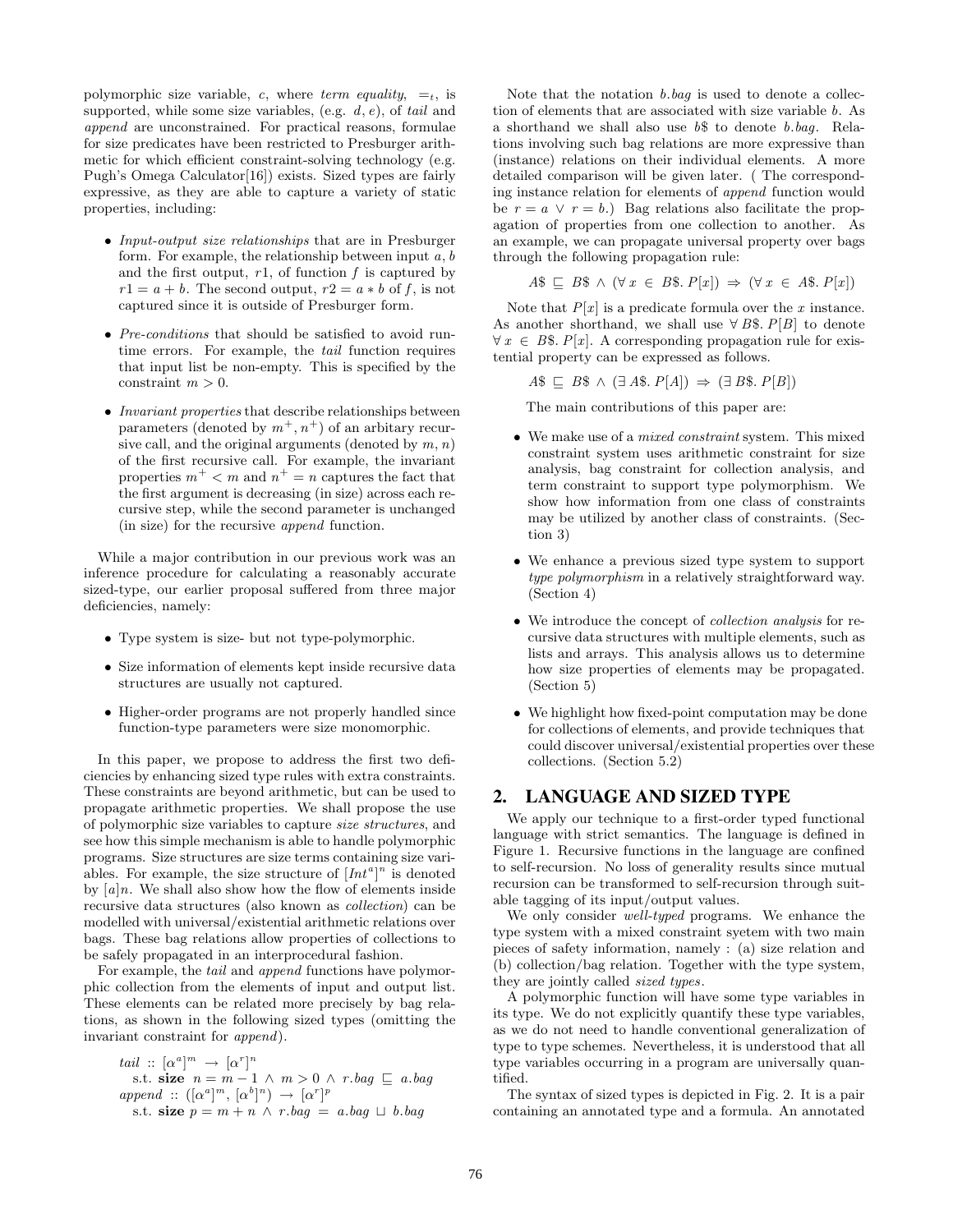$$
f \in \mathbf{Fun} \qquad \langle\text{Functions}\rangle
$$
\n
$$
x \in \mathbf{Var} \qquad \langle\text{Variables}\rangle
$$
\n
$$
c \in \mathbf{Con} \qquad \langle\text{Constructor Names}\rangle
$$
\n
$$
n \in \mathbf{Int} \qquad \langle\text{Integer Constants}\rangle
$$
\n
$$
e \in \mathbf{Exp} \qquad \langle\text{Expressions}\rangle
$$
\n
$$
e ::= x \mid n \mid c(e_1, \ldots, e_n)
$$
\n
$$
|\text{let } x = e_1 \text{ in } e_2 \mid f(e_1, \ldots, e_n)
$$
\n
$$
|\text{let } x = e_1 \text{ in } e_2 \mid f(e_1, \ldots, e_n)
$$
\n
$$
|\text{let } x = e_1 \text{ in } e_2 \mid f(e_1, \ldots, e_n) \in \mathbf{Set}
$$
\n
$$
\text{case } e_0 \text{ of } \{c_i(x_{1_i}, \ldots, x_{m_i}) \to e_i\}_{i=1}^n
$$
\n
$$
p \in \mathbf{Pat} \qquad \langle\text{Patterns}\rangle
$$
\n
$$
p ::= x \mid c(x_1, \ldots, x_n)
$$



**Sized Type** = (**AnnType**, **FS**) **Annotated Type Expressions:** t ∈ **TVar**  $\langle$  Type Variables $\rangle$  ∈ **V**  $\langle$  Size Variables $\rangle$  $v \in \mathbf{V}$   $\langle$  Size Variables $\rangle$  $\alpha \in \mathbf{A}$  (Basic Size Annotation)<br>  $\sigma \in \textbf{AnnType}$  (Annotated Types)  $\sigma \in \textbf{AnnType}$  (Annotated Types)  $\sigma$  ::=  $\tau$  |  $(\tau_1,\ldots,\tau_n) \rightarrow \tau$  $\tau$  ::=  $t^{\alpha}$  | Int<sup> $\alpha$ </sup> | Bool<sup> $\alpha$ </sup> |  $[\tau]^{\alpha}$  |  $(\tau_1,\ldots,\tau_n)$  $\alpha$  ::=  $v$  | T **UnAnnotated Type Expressions:**  $\overline{\tau}$  ::= t | Bool | Int |  $|\overline{\tau}|$  $|\ (\overline{\tau_1},\ldots,\overline{\tau_n})$ **Size Term Extraction :**  $s \in \mathbf{S}$   $\langle$  Size Term Annotation  $\tau$   $\equiv$   $\overline{\tau}$ <sup>3</sup>  $s \ ::= \alpha \mid [s] \alpha \mid (s_1, \ldots, s_n)$ **Constraint Abstraction Store:** Σ ∈ **CAStore**  $\Sigma := \{ (f : \overline{(\tau_1}^{s_1}, \ldots, \overline{\tau_n}^{s_n}) \rightarrow \overline{\tau_{n+1}}^{s_{n+1}},$ Formulae:  $Q(s_1, ..., s_{n+1}) = \phi^* \}$  $\Phi \in \mathbf{FS}$   $\langle \text{Formulae} \rangle$  $\varPhi\ ::=\!\!\phi\ \mid\ \gamma\ \mid\ Q(s_1,\ldots,s_{n+1})\ \mid \exists\ v\ .\ \varPhi$  $\Phi_1 \ \vee \ \Phi_2 \ \ | \ \ \Phi_1 \ \wedge \ \Phi_2 \ \ | \ \ s_1 \ =_t \ s_2$  $\exists v\$  .  $\Phi$  |  $\forall v\$  .  $\Phi$  $\left[ \begin{array}{ccc} case \{ \Phi_i \rightarrow \Phi'_i \}^n_i \end{array} \right]$ Size Formulae:  $\phi \in \mathbf{F}$  (Boolean Expressions)  $\phi$  ::= True | False |  $\neg b$  |  $a_1 = a_2$  $a_1 \neq a_2 \mid a_1 < a_2 \mid a_1 > a_2$  $| a_1 \leq a_2 | a_1 \geq a_2$  $a \in \mathbf{AExp}$  (Arithmetic Expressions)  $a ::= n | v | n * a | a_1 + a_2 | - a$  $n \in \mathcal{Z}$  (Integer constants) **Collection Formulae:**<br> $\gamma \in \mathbf{C}$ γ ∈ **C** Collection Formulae  $\gamma$  ::=  $v\$  =  $se$  |  $v_1\$   $\subseteq$   $v_2\$  $se ::= \{\}\mid \{v\}\mid \; se_1 \sqcup se_2 \mid \; v\$ 

**Figure 2: Syntax of Sized Types**

type expression augments an ordinary type expression with size variables; the relationship among these variables are expressed in the associated formula.

In this paper, we consider only three basic types: lists of the form  $(e_1 : e_2)$  and  $\lceil$ , integers, and booleans of values False and True. While the array data type is omitted in this paper, its inclusion is straightforward. (Note that values of *Bool*,  $[\tau]$  and  $(\tau_1, ..., \tau_n)$  are special cases of constructors of the form  $c(e_1, ..., e_n)$ .) The annotated type for lists is  $[\tau]^v$ , where  $v$  describes the length of the list; for integers, it is  $Int<sup>v</sup>$ , where  $v$  captures the integer value; for booleans, it is Bool<sup> $v$ </sup>, where  $v$  can be either 0 or 1, representing the values False and True respectively. Occasionally, we omit writing size variables in the annotated type when these variables are unconstrained.

Given an annotated type  $\tau$ , we denote its corresponding unannotated type by the notation  $\overline{\tau}$ ; while its corresponding size-term extraction can be captured using  $\bar{\tau}^s$ . The purpose of this extraction is to gather all size information associated with an expression at a place. Using size term extraction, we separate the unannotated type from the associated size information. For instance, the annotated sized type  $[[Int^v]^u]^w$ can be re-expressed as  $\overline{\tau}^s$  where  $\overline{\tau} = [[Int]]$  and  $s = [[v]u]w$ .

We associate a *constraint abstraction*  $Q$  to each function.  $Q(s_1,..., s_{n+1}) = \Phi$  defines the constraint between the size of the function's input and output. Note the parameters associated with  $Q: s_1, \ldots, s_n$  denotes the size terms (or we may call it size patterns) of the associated function's inputs, and  $s_{n+1}$  denotes that of the output.  $\Phi$  is a formulae expressed in terms of only the free variables occurring in Q's parameters.

We maintain a constraint abstraction store (denoted by  $\Sigma$ ) to keep size information about functions: the annotated size type of a function and its corresponding constraint abstraction.

Size formulae in constraint abstraction are basically Presburger formulae. We shall use the term "formulae" and "constraint" interchangeably. Note that arithmetic expressions used in formulae are restricted to affine functions of the variables. For example,  $2 * v$  is legal, but  $v * v$  is not. When  $X = \{v_1, \ldots, v_n\} \subseteq \mathbf{V}$ , we write  $\exists X. \phi$  or  $\exists v_1 \ldots v_n \cdot \phi$  as a short hand for  $\exists v_1 \ldots \ldots \exists v_n \cdot \phi$ .

We view the part of our constraint system that handles Presburger formulae as a *cylindric algebra* [10], where constraints are identified modulo logical equivalence. Cylindric algebra provides an algebraic-style reasoning about the formulae. Our cylindric algebra, **P**, is a boolean algebra where existential quantification  $(\exists X)$  is the (idempotent) projection operation,  $\vee$  and  $\wedge$  are the meet (denoted by  $\sqcup_{\mathbf{P}}$ ) and the join (denoted by  $\neg$ **P**) operator respectively,  $\neg$  is the complement, and False and True are bottom and top elements, respectively. The algebra has the following cylindrification properties[14, 15].

**P1.**  $\phi \vdash_{\mathbf{P}} \exists v.\phi$ **P2.**  $\phi \vdash_{\mathbf{P}} \psi$  implies  $\exists v \cdot \phi \vdash_{\mathbf{P}} \exists v \cdot \psi$ **P3**.  $\exists v. (\phi \land \exists v. \psi) =_{\mathbf{P}} (\exists v. \phi) \land (\exists v. \psi)$ **P4.**  $\exists v.\exists w.\phi = \mathbf{p} \exists w.\exists v.\phi$ .

In the above,  $\vdash_{\mathbf{P}}$  denotes logical entailment. We say that φ entails  $\psi$ , written  $\phi \vdash_{\mathbf{P}} \psi$ , if  $\psi$  is a logical consequence of  $\phi$ . Also,  $\phi = \mathbf{p} \psi$  if and only if  $\phi \vdash_{\mathbf{P}} \psi$  and  $\psi \vdash_{\mathbf{P}} \phi$ ; in this case, we say  $\phi$  and  $\psi$  are logically equivalent.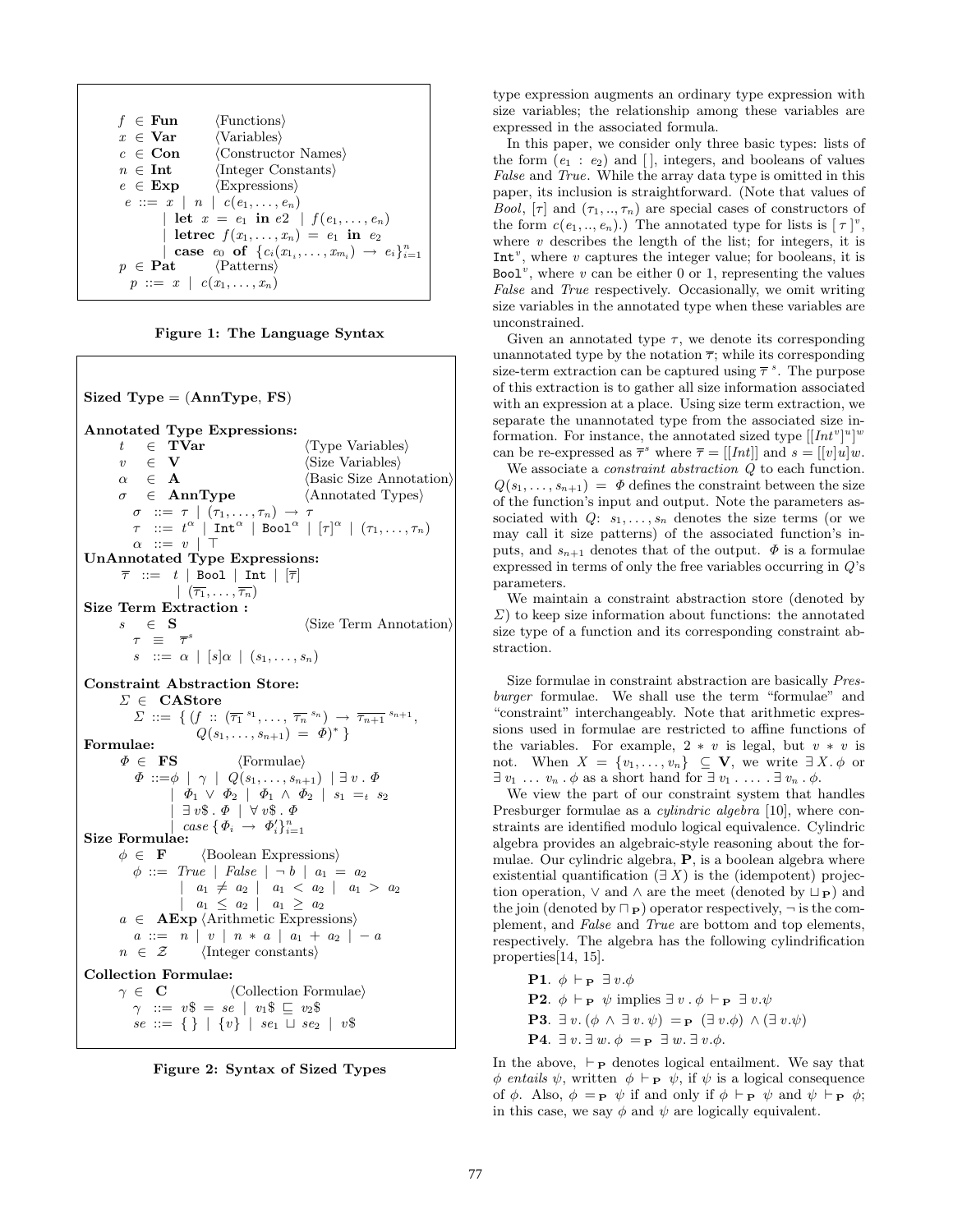The other part of the constraint system involves size term. Basically, it identifies two size terms:  $s_1 = t s_2$ .

Collection formulae capture the containment of information flown from input to output. A collection/bag can be empty  $({})$ ; or it can contain a single size information captured by a size variable; or it can be composed by merging size variables from two sources.  $v\$ \$ is a bag variable, and it can be assigned a collection information, as in  $v\$  = se. The relation  $v_1\$   $\subseteq$   $v_2\$  expresses that elements available in  $v_1$ \$ are drawn from those in  $v_2$ \$.

Free variables in a bag formula can be quantified both universally and existentially. We shall discuss these properties in detail later.

# **3. TYPE SYSTEMS**

$$
v\$\ = \{v\} \ \wedge \ \Phi(v)
$$
  

$$
\forall v\$\ . \ \Phi(v)
$$
 [ $\forall$ -I]

$$
\frac{v\$\ = \{v\} \ \wedge \ \Phi(v)}{\exists \ v\$\ .} \qquad \qquad [\exists\text{-I}]
$$

$$
v\$\ = v'\$\ \sqcup\ v''\$\ \wedge \forall\ v'\$\ .\ \Phi'(v')\n\qquad \qquad \wedge \forall\ v''\$\ .\ \Phi''(v'')\n\qquad \qquad [UP-1]
$$

$$
\frac{v_1\$\subseteq v\$\wedge \forall v\$\cdot \Phi(v)}{\forall v_1\$\cdot \Phi(v_1)}
$$
 [UP-2]

$$
\frac{v\$ = \{\}}{\forall v\$ \cdot T}
$$
 [UP-3]

$$
\frac{v_1\$\subseteq v\$ \land \exists v_1\$\,.\,\Phi(v_1)}{\exists v\$ \,.\,\Phi(v)} \qquad \qquad [\text{UP-4}]
$$

#### **Figure 3: Uniform Property Rules**

The type rules are formulated under the theory of Presburger arithmetic and uniform property. The former is well understood from the literature; the latter is the construction of a theory for uniform properties, which are either universally or existentially quantified. Figure 3 depicts the set of rules for introducing and propagating these uniform properties about bags. The set of type rules are shown in Figures 4 and 5. Γ is a type environment associating program variables to their annotated types, while  $\Sigma$  maintains the association of function names with its annotated types and its corresponding constraint abstraction. The type judgment  $\Gamma, \Sigma \vdash_{\text{HP}} e :: (\tau^s, \Phi)$  means that an expression e has the annotated type  $(\tau^s, \Phi)$  under the theories of Presburger arithmetic and uniform property if all its free variables have their annotated types given by the annotated type environment Γ, and all the constraint abstractions occurring in  $\Phi$ have their formulae defined in the store  $\Sigma$ .

A variable has constraint True when it is within the scope of its definition. The size of an integer is the integer itself. The size of booleans are defined as 0 and 1, for the values False and True respectively.

With list, its elements constitute the collection information. The size of an empty list is its length – zero; its collection is an empty set. The size of the (:) operation is one more than its second operand, and its collection is formed by merging the collection information of both operands. Note that its first operand contains a singleton bag.

The annotated type of a **let**-expression contains the formula resulting from the conjunction of the corresponding formulae for local abstraction and the **let**-body. Note that the constraint associated with the local variable is not used during the computation of the **let**-body; this avoids duplication of constraint at each occurrence of the variable.

In definition of a recursive function  $f$  (rule  $[Rec]$ ), we compute the constraint associated with the function. The computed constraint for  $e_1$ ,  $\Phi$ , differs from the eventual constraint for  $f$ ,  $\Phi_f$ , only in the set of free size variables. Indeed, all intermediate size variables in  $\Phi$  will be eliminated via existentially quantification. It is easy to verify that  $\Phi$  $\Rightarrow$   $\Phi_f$ , and thus the type rule does compute a fixed point for the constraint of the recursive function. Notation wise, we note that the size-term extractions of the parameters and result of f are represented by  $s_i$ . Lastly, function  $\iota$  takes in either an annotated type or a formula, and returns the set of free size variables occurred in its argument. It is extended naturally to operate on type environment.

The formula for function application expresses the application of constraint abstraction Q to the size variables associated with the arguments. The type variables of the function's type are first instantiated with respect to the arguments, and the function's annotated type is then properly instantiated to match the application arguments. These are performed by operations  $eqP$  and subs, the detail of which are described in the next section. Then, the constraint abstraction  $Q$  is invoked with the set of size terms, which represent the instantiated arguments and return result. Lastly, the formulae associated with the arguments are also captured in the resulting formula.

The formula of **case**-expression maintains the relation between the test and consequence of each branch. This is captured by the case-formula. Expressed in the usual logic formulation, we have

$$
case \ \{\varPhi_{p_i} \ \rightarrow \ \varPhi_i\}_{i=1}^n \ \stackrel{def}{=} \ \bigvee_{i=1}^n \{\varPhi_{p_i} \ \wedge \ \varPhi_i\}.
$$

In the type rule, function  $eqC$  takes in two annotated types (with identical underlying type) and equates the corresponding size variables occurring in them. Function  $sizeR$ replaces all size variables occurred in an annotated type by fresh names.

To formulate the soundness of the type system, we first specify the notion the satisfiability with respect to the semantics of the program. Given a denotational value  $d$  with type  $\tau$ , let S be the formula expressing the size and container information of d. Then,

**Satisfiability** Given a denotational value d of an annotated type  $\tau$ , we say d satisfies a constraint  $\Phi$  under  $\tau$  if  $\mathcal{S}(d : \tau) \Rightarrow \exists V.\Phi$ , where  $V = \iota(\Phi) - \iota(\tau).$ 

Soundness of type system can thus be expressed as follows: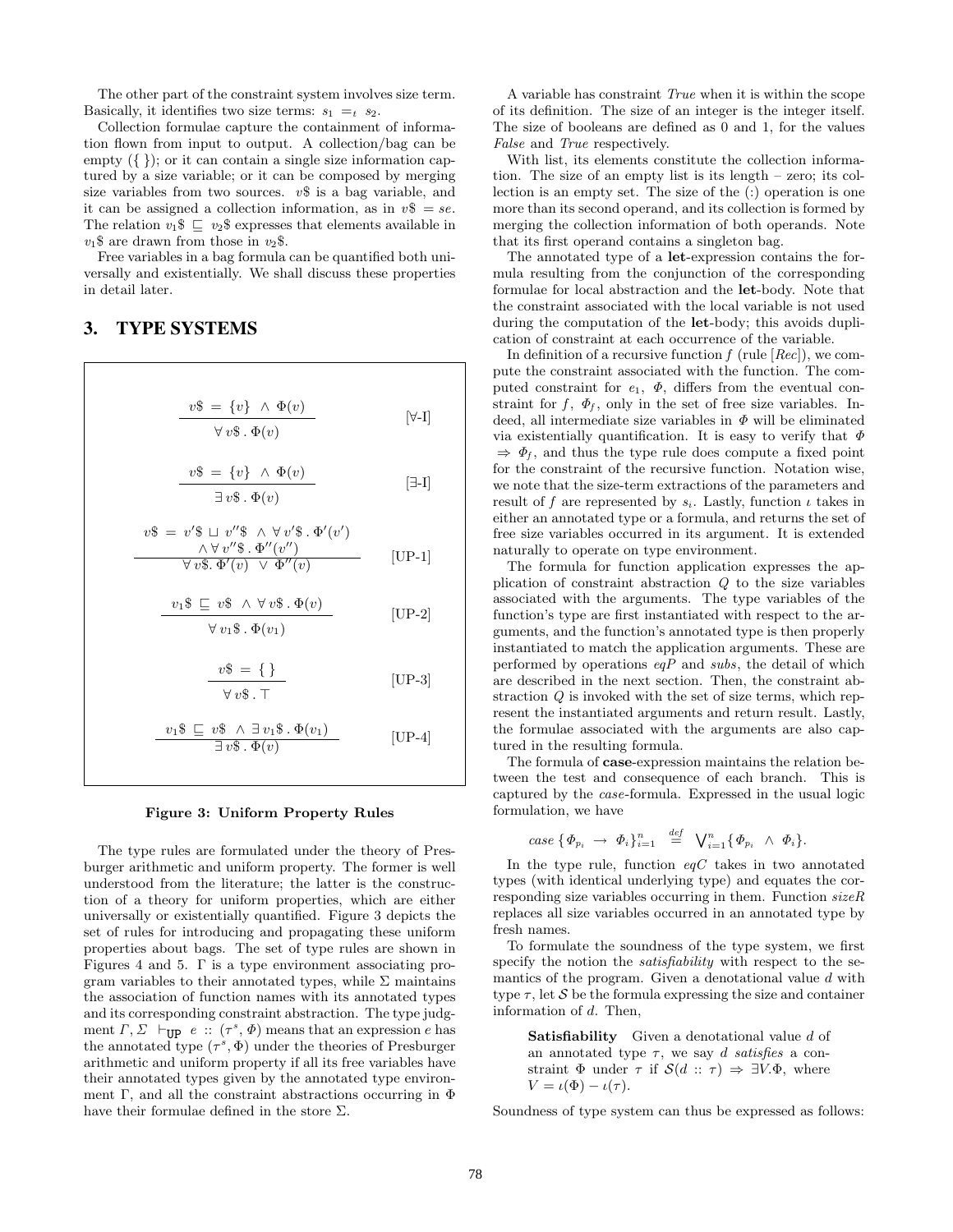$$
\Gamma(x) = \tau
$$
 [Var]  
\n
$$
\Gamma, \Sigma \vdash_{\text{UP}} x :: (\tau, True)
$$
 [Var]  
\n
$$
\Gamma, \Sigma \vdash_{\text{UP}} [ ] :: ([\overline{\tau}^s]^v, v = 0 \land v_1 =_t s \land v_1 \$ = \{ \} )
$$
 [Con]  
\n
$$
\Gamma, \Sigma \vdash_{\text{UP}} [ ] :: ([\overline{\tau}^s]^v, v = 0 \land v_1 =_t s \land v_1 \$ = \{ \} )
$$
 [List-Nil]  
\nwhere  $v_1$  is a fresh variable  
\n
$$
\frac{\Gamma, \Sigma \vdash_{\text{UP}} e_1 :: (\overline{\tau}^{s1}, \Phi_1) \Gamma, \Sigma \vdash_{\text{UP}} e_2 :: ([\overline{\tau}^{s2}]^{n2}, \Phi_2) \Gamma, \Sigma \vdash_{\text{UP}} [e_1 : e_2) :: ([\overline{\tau}^{s3}]^{n3}, \Phi_3) \Gamma, \Phi_4]
$$
 [List-Cons]  
\nwhere  $\Phi_3 = \Phi_1 \land \Phi_2 \land n3 = n2 + 1 \land \nu_1 =_t s1 \land \nu_2 =_t s2 \land \nu_3 =_t s3 \land \nu_3 \$ = (v_1 \$ \sqcup v_2 \$) \land v_1 \$ = \{ v_1 \}$   
\n $v_1, v_2, v_3$  are fresh variables  
\n
$$
\Gamma, \Sigma \vdash_{\text{UP}} False :: (Bool^v, v = 0)
$$
 [Bool-False]  
\n
$$
\Gamma, \Sigma \vdash_{\text{UP}} True :: (Bool^v, v = 1)
$$
 [Bool-True]

#### **Figure 4: Type Rules – Part 1**

**Type Soundness Theorem** Given an expression e of type  $\overline{\tau}$ , for some  $\tau$ . If  $[., \Sigma \vdash_{\text{UP}} e :: (\tau, \Phi),$ then for any monomorphic instance of e with denotation d, d satisfies  $\Phi$  under  $\tau$ .

The proof is an extension of our previous proof about sized type [1]. We are currently finalizing the proof detail.

# **4. TYPE POLYMORPHISM**

One of the most important aspects of program analyses is that they be property polymorphic, with the ability to infer different properties for a definition  $f$  at separate uses of  $f$ . While related, this aspect is in fact orthogonal to the issue of polymorphism in the underlying type. Recent work [18, 12, 6] have suggested that extension to type polymorphism is not necessarily straightforward.

In this section, we highlight how type polymorphism is handled by our enhanced sized type system. Specifically, our approach allows the instantiation of type variables at the point of function application. Here, the type of an argument is likely to be more specific than that of the parameter for the polymorphic function. Under this scenario, we must collect all type instantiation that has taken place. We use  $eqP \tau_a \tau_p$ , where  $\tau_a$  represents the argument type, and  $\tau_p$  is a possibly polymorphic parameter type, so as to capture a set of type scheme instantiations.

$$
eqP \ \tau \ t^{\alpha} \Rightarrow \{t = \overline{\tau}\}
$$
  
\n
$$
eqP \ \overline{\tau}^a \ \overline{\tau}^b \Rightarrow \{\} \ \text{if } \overline{\tau} = \text{Int } \vee \ \overline{\tau} = \text{Bool}
$$
  
\n
$$
eqP \ ([\tau]^a) \ ([\tau']^b) \Rightarrow (eqP \ \tau \tau')
$$
  
\n
$$
eqP \ (\tau_1, ..., \tau_n) \ (\tau'_1, ..., \tau'_n) \Rightarrow \bigcup_{i=1}^n (eqP \ \tau_i \ \tau'_i)
$$

Given that  $D = eqP \tau_a \tau_p$ , we may now apply a substitution to convert the polymorphic type of the function  $\tau$  to its instantiated equivalent  $\tau'$  using subs  $D \tau \Rightarrow (\tau', \phi)$ . In this operator, new size variables are introduced for each type instantiation (via the new operation.) The constraint  $\phi$  relates the new size variables with existing ones.

$$
subs D t^{\alpha} \Rightarrow
$$
  
\n
$$
if (t = \overline{\tau}) \in D \text{ then let } \overline{\tau}^{s} = new \overline{\tau} \text{ in } (\overline{\tau}^{s}, \alpha =_{t} s)
$$
  
\n
$$
else (t^{\alpha}, True)
$$
  
\n
$$
subs D Int^a \Rightarrow (Int^a, True)
$$
  
\n
$$
subs D Bool^{b} \Rightarrow (Bool^{b}, True)
$$
  
\n
$$
subs D (\tau_1, ..., \tau_n) \Rightarrow ((\tau'_1, ..., \tau'_n), \wedge_{i=1}^{n} \phi_i)
$$
  
\n
$$
where \forall i. (\tau'_i, \phi_i) = subs D \tau_i
$$
  
\n
$$
subs D ((\tau_1^{a}) \Rightarrow (\tau'_1^{a}, \phi)
$$
  
\n
$$
subs D ((\tau_1, ..., \tau_n) \rightarrow \tau_{n+1}) \Rightarrow
$$
  
\n
$$
((\tau'_1, ..., \tau'_n) \rightarrow \tau'_{n+1}, \wedge_{i=1}^{n+1} \phi_i)
$$
  
\n
$$
where \forall i \in \{1, ..., n+1\} . (\tau'_i, \phi_i) = subs D \tau_i
$$

As a simple example of how type polymorphism is handled, consider:

$$
fst :: ((Aa, Bb) \rightarrow Am, m = a)
$$
  

$$
fst (a, b) = a
$$

When fst is applied to the expression:  $e$  ::  $((Int^n, E^c), F^d)$ ,  $n = 2$ ) we can obtain its type instantiation by relating the size of the argument to the size of its corresponding parameter, namely: eqP  $((Int^n, E^c), F^d)$   $(A^a, B^b)$ . This yields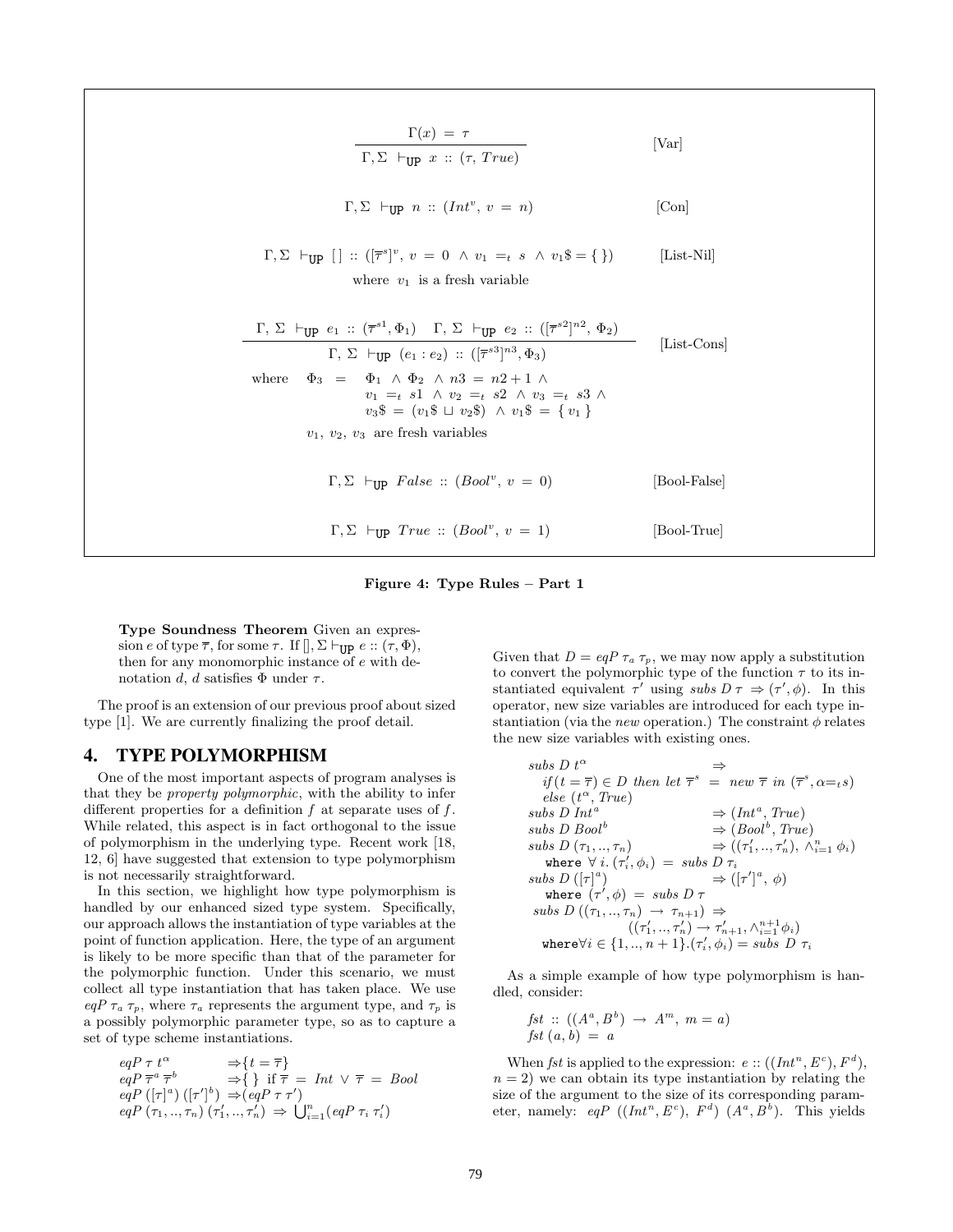$$
\frac{\Gamma, \Sigma \vdash_{\text{UP}} e_1 :: (\tau_1, \Phi_1) \Gamma \cup \{x :: \tau_1\}, \Sigma \vdash_{\text{UP}} e_2 :: (\tau_2, \Phi_2) \overline{\Gamma, \Sigma \vdash_{\text{UP}} (\text{let } x = e_1 \text{ in } e_2) :: (\tau_2, \Phi_2 \land \Phi_1)} \qquad [\text{Let}]
$$
\n
$$
\frac{\Gamma \cup \Gamma', \Sigma \cup \Sigma_f \vdash_{\text{UP}} e_1 :: (\tau_1, \dots, \Phi) \Gamma, \Sigma \vdash_{\text{UP}} \cup \Sigma_f \vdash_{\text{UP}} e_2 :: (\tau', \Phi')}{\Gamma, \Sigma \vdash_{\text{UP}} (\text{letree } f(x_1, \dots, x_n) = e_1 \text{ in } e_2) : (\tau', \Phi')}
$$
\nwhere\n
$$
\Sigma_f = \{ (f :: (\tau_1, \dots, \tau_n) \rightarrow \tau_{n+1}, Q(s_1, \dots, s_{n+1}) = \Phi_f) \}
$$
\n
$$
\Psi_f = \exists V, \Phi \qquad [\Psi = \exists V, \Phi \qquad (\Psi = \exists V, \Phi) \neg \Psi = \exists V, \Phi \qquad (\Psi = \exists V, \Phi) \neg \Psi = \exists V, \Phi \qquad (\Psi = \exists V, \Phi \qquad (\Psi = \exists V, \Phi) \neg \Psi = \exists V, \Phi \qquad (\Psi = \exists V, \Phi) \neg \Psi = \exists V, \Phi \qquad (\Psi = \exists V, \Phi \qquad (\exists V, \Phi) \forall i \in \{1, \dots, n\}
$$
\n
$$
\frac{\Gamma, \Sigma \vdash_{\text{UP}} f(e_1, \dots, e_n) :: (\tau', (Q(s_1, \dots, s_{p(n+1)}) = \Phi_f) \in \Sigma}{\Gamma, \Sigma \vdash_{\text{UP}} f(e_1, \dots, e_n) :: (\tau', (Q(s_{p+1}, \dots, s_{p(n)}) \land \Phi'))}
$$
\nwhere\n
$$
\frac{(\overline{\tau_p} \uparrow_{\phi_1}, \dots, \overline{\tau_p} \uparrow_{\phi_n}) \rightarrow \overline{\tau'} \uparrow}{\phi'} = \text{sub } \text{sub } D \{(\tau_{p+1}, \dots, \tau_{p,n}) \rightarrow \tau_{p(n+1)} \} \qquad \Phi' = \text{sub } \text{sub } \text{sub } D \{(\tau_{p+1}, \dots
$$

**Figure 5: Type Rules – Part 2**

 $D = \{A = (Int, E), B = F\}.$  Using this type substitution, we can now obtain an instantiated type using  $subs$   $D ((A^a, B^b) \rightarrow A^m)$ 

This gives a renamed sized type

 $((Int^p, E^q), F^b) \rightarrow (Int^r, E^s)$ and a size constraint  $a =_t (p, q) \wedge m =_t (r, s)$ . Together with the original size constraint  $m = a$ , we can now obtain the size constraint  $p = r \land q = s$ , showing how the two components of the polymorphic type have flowed from input to output.

Polymorphic typing introduces equality constraints between polymorphic size variables and the instantiated size structures. Their resolution can be handled by term unification which allows the size relation to be transformed to Presburger formulae, where possible.

# **5. COLLECTION ANALYSIS**

Collection refers to a bag of elements that occur inside a recursive data structure<sup>1</sup>, such as a list or an array. Properties of collections are crucial in a number of scenarios. For example, indexes are stored as elements of lists inside sparse matrices. The ability to propagate size properties for collections is essential for safety checking should the indexes be retrieved for array accesses. Collection analysis helps us determine the kind of size properties that can be propagated.

Consider a list of size-annotated type  $[t^a]^n$ , where the elements have underlying type  $\overline{t}$ . The size variable *n* denotes the length of the list, while a captures the size property of elements of type  $\overline{t}$ . To represent the collection of elements of type  $\overline{t}$ , we use notation a.bag (or a\\$ in short). This bag notation is superior to alternative notation based on instance relation. For example, given  $[1, 2, 3]$ :  $[Int^a]^n$  we can either capture the size relation of elements using either bag relation  $a\$  = \{1, 2, 3\} or instance relation  $(a = 1 \lor a = 2 \lor a = 3)$ . While the instance relation only specifies the possible values of the elements, the bag relation allows us to capture both possible as well as definite elements of each bag. In general, for any given relation of the form  $minbag \subseteq a\$   $\subseteq maxbag$ , minbag denotes the definite elements of  $a\$ <sup>s</sup>, while maxbag captures the possible elements. For information to be as precise as possible, minbag should be as large as possible, while *maxbaq* should be kept as small as possible.

As another example, consider the expression:

 $(\textbf{case } e \textbf{ of } True \rightarrow [1, 2]; False \rightarrow [2, 3]): [Int^a]^n$ The instance relation,  $(a = 1 \lor a = 2 \lor a = 3)$  helps to capture the possible size values of the above. However, bag relation  $a\$  = \{1, 2\} \vee a\ =  $\{2, 3\}$  is more informative with pos-

<sup>&</sup>lt;sup>1</sup>a data structure with repeated elements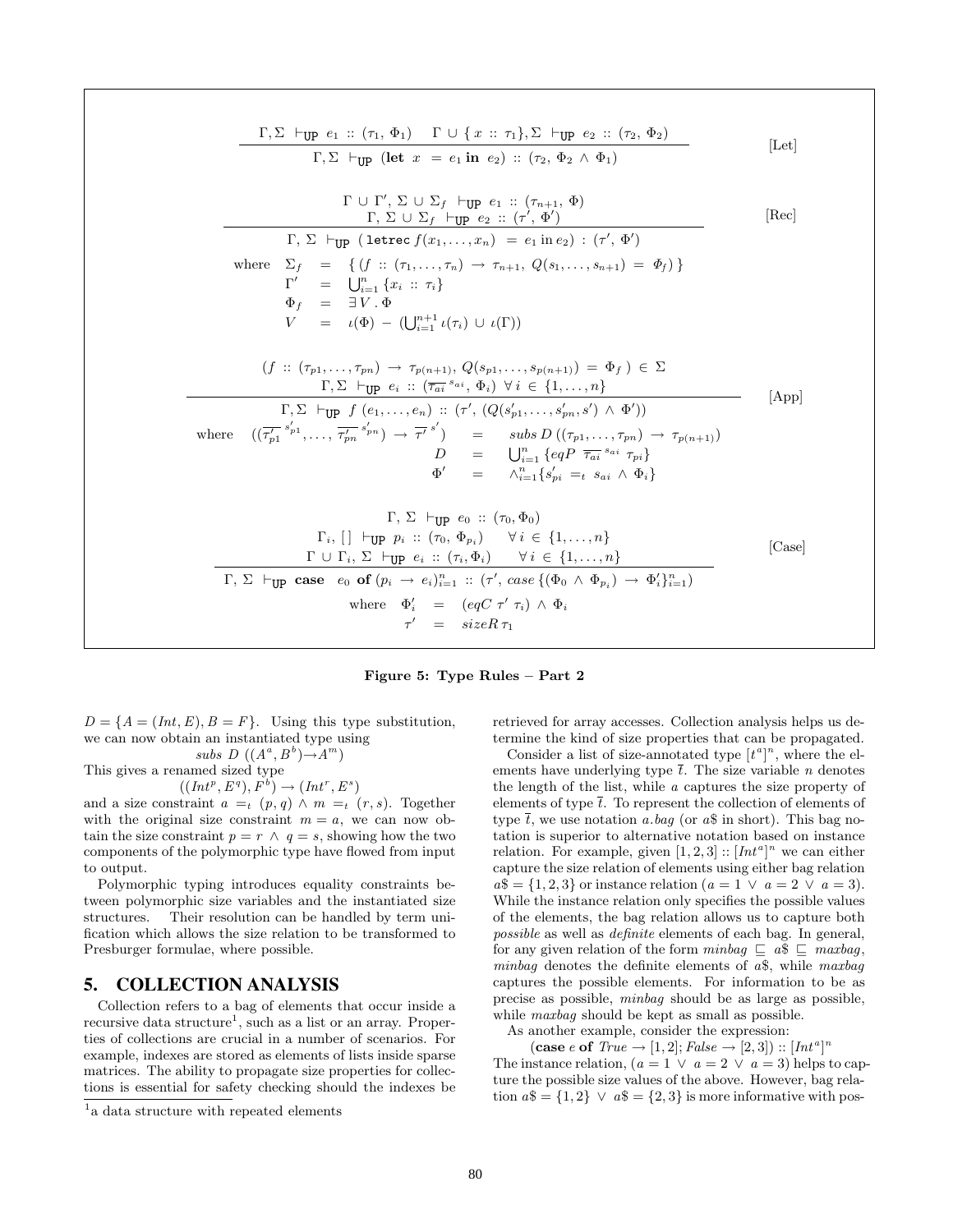sible and definite values captured. Possible values are useful for universal properties, while definite values are related to existential properties. In particular, the above bag relation can be simplified to  $\{2\} \subseteq a\$   $\subseteq$   $\{1, 2, 3\}$ , from which the following size properties are derivable,

$$
(\exists a \$. a = 2) \land (\forall a \$. 1 \le a \le 3).
$$

# **5.1 Examples**

To highlight the expressive power of collection analysis, let us consider two examples below.

$$
part(a, xs) = \text{case } xs \text{ of}
$$
  
\n
$$
Nil \rightarrow (Nil, Nil)
$$
  
\n
$$
(x : xs') \rightarrow \text{let } (c, d) = part(a, xs') \text{ in}
$$
  
\n
$$
\text{case } (x < a) \text{ of}
$$
  
\n
$$
True \rightarrow (x : c, d)
$$
  
\n
$$
False \rightarrow (c, x : d)
$$
  
\n
$$
exit(a, xs) = \text{case } xs \text{ of}
$$
  
\n
$$
Nil \rightarrow False
$$
  
\n
$$
(x : xs') \rightarrow \text{case } (a == x) \text{ of}
$$
  
\n
$$
True \rightarrow True
$$
  
\n
$$
False \rightarrow exist(a, xs')
$$

The function part is the partition operation where an input list, xs is being split into two portions based on whether each element is smaller-than or larger-or-equal-to a given pivot element, a. The sized type for this function is as follows:

part :: 
$$
(Int^a, [Int^x]^m) \rightarrow ([Int^y]^n, [Int^z]^p)
$$
  
\nsize  $m = n + p \wedge x\$\ = y\$\ \sqcup\ z\$\$   
\n $\wedge (\forall y\$\ y < a) \wedge (\forall z\$\ x \leq z)$ 

If we look at the collection formula,  $x\$  = y\  $\cup z\$ , we can see that the output bags of  $y\$  and  $z\$  are obtained from the input bag,  $x$ \$. This relation can be used to propagate universal size properties of  $x\$  to the output bags,  $y\$  and  $z$ \$. Furthermore, our sized type system is able to deduce two universal properties,  $(\forall y \$   $, y < a)$  and  $(\forall z \$   $, a \leq z)$ , over the output collections of  $y\$  and  $z\$  via size information propagated by the case selector.

The function *exist* is used to determine if a value a exists in the collection of list xs. Its output is a boolean result which indicates the existence of the given value. In this case, the property obtained is directly related to boolean output,  $r$ , as shown by the following sized type:

exist :: 
$$
(Int^a, [Int^b]^m) \rightarrow Bool^r
$$
  
\n**size**  $(r = 0 \land (\forall b\$, b \neq a))$   
\n $\lor (r = 1 \land (\exists b\$, b = a))$ 

If  $r = 0$ , we can deduce that all elements of input bag  $b\$ is not equal to a. If  $r = 1$ , we can deduce that at least one element of  $b$ \$ is equal to  $a$ . Again, these uniform properties are propagated by the case selector with the help of fix-point analysis, that is described next.

## **5.2 Fix-Point Computation**

Sized type inference is decidable and precise in the absence of recursion. The presence of recursive function typically requires least fix-point to be computed for its sized type. Due to infinite lattice domain, such fix-point computation are often approximated in a conservative way using both hulling and widening operations. Fix-point approximation typically yields an upper-bound to the least fix-point. Our procedure for fix-point analysis involves the following main steps.

- 1. Build a constraint abstraction for the recursive function. This can be achieved via the sized type rules, gathering the constraint relations of input/output size variables.
- 2. Extract both the base and recursive cases from the constraint abstraction.
- 3. Obtain the first approximation of fix-point (from base case).
- 4. Derive the next approximation with the help of the recursive step, combined with the previous approximation. Apply hulling and widening, as appropriate.
- 5. Repeat Step 4, until a fix-point is detected.

The algorithm starts with an approximate fix-point based on the base case. It then repeatedly applies the recursive step until a fix-point is detected. To illustrate this fix-point computation, let us use the following running example.

$$
repl(xs, c) = \text{case} \; xs \; \text{of} \; Nil \quad \rightarrow Nil
$$

$$
(x : xs') \rightarrow c : repl(xs', c + 1)
$$

Note that an output list is generated from the accumulative parameter (named  $c$ ). We expect the following sized type from the above example:

$$
repl :: ([Inta]n, Intc) \rightarrow [Intb]m
$$
  
\nsize  $m = n \land (\forall b\$\text{.}c \le b \le c + n)$   
\ninv  $(c < c+ \le c + n) \land (0 \le n+ < n) \land (a+ \le a\$)$ 

There are two size relations, as can be seen from the above sized type. The first size information is meant to relate the size variables of both the input and the output. This is achieved via the bottom-up fix point method which begins with the first approximation using the base case. The second size information is meant to describe an invariant relationship between the parameters of an arbitrary recursive call with those of the initial recursive function call. This invariant relation must be obtained via a top-down fix-point method which does not make use of the base case in its computation. It begins with a one-step relation, and gradually refining until fix-point for an arbitrary recursive call is obtained.

Let us provide a detailed description of the bottom-up method first. This method starts off with the base case as its first approximation, namely:

$$
U_0(I, O) = \text{Base}(I, O)
$$

where  $I, O$  denotes the size variables of input and output sets respectively. After that, we obtain the next approximation with the help of recursive step, as follows:

$$
U_{i+1}(I, O) = (\exists I', O'. Rec(I, O, I', O') \wedge U_i(I', O')) \vee U_i(I, O)
$$

where  $Rec(I, O, I', O')$  describes a one-step recursive relation between the set of input/output size variables. This step is repeated until a fix-point is detected. In order for the fix-point computation to converge, both hulling and widening operations may be required. We stop when the following fix-point subsumption condition holds, where  $\Rightarrow$  denotes logical implication.

$$
\exists I', O'. Rec(I, O, I', O') \land U_i(I', O') \Rightarrow U_i(I, O)
$$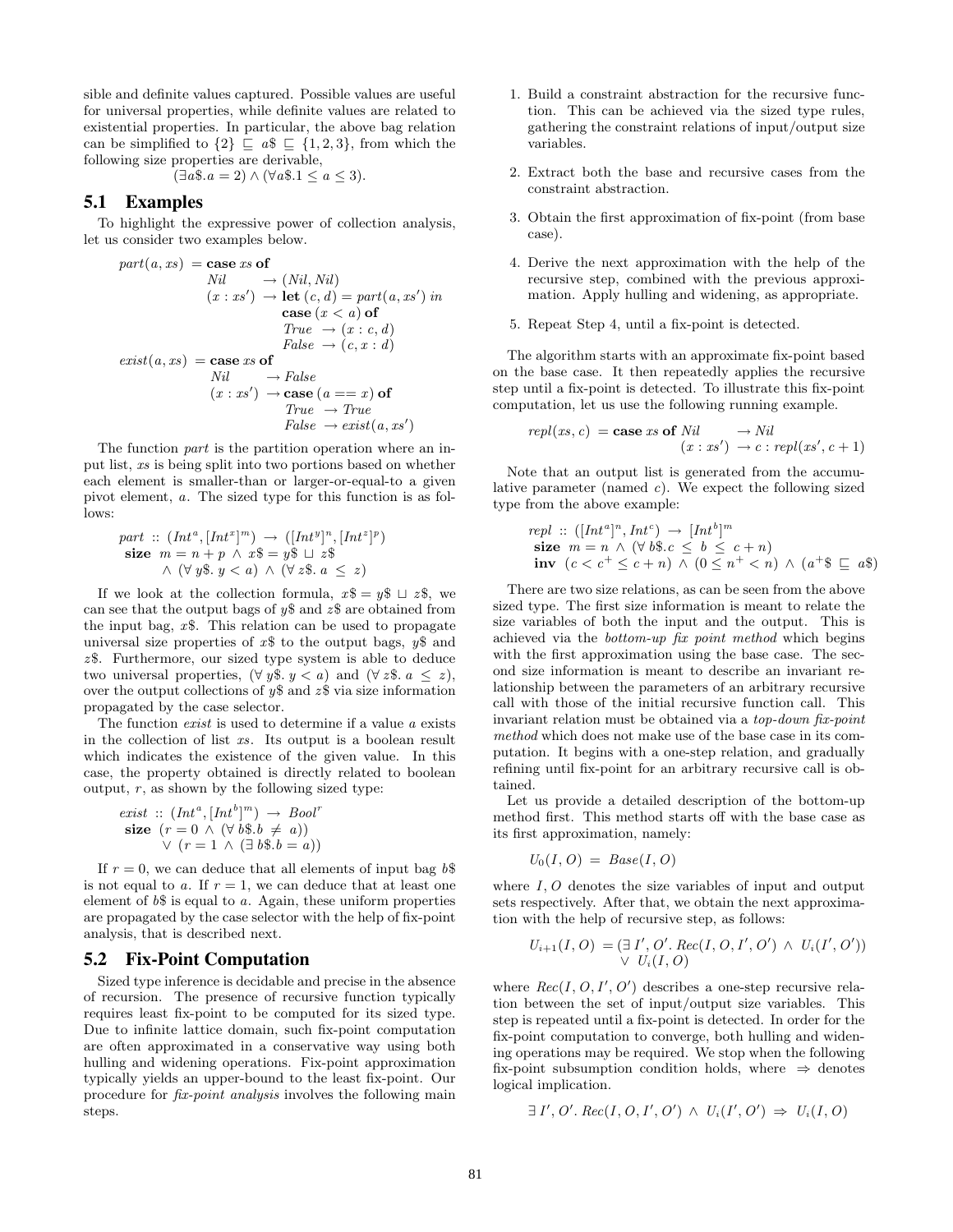In the case of our running example, the constraint abstraction that can be derived is:

$$
Q_{repl}((a, n, c), (b, m)) \Leftarrow case \{ a\$\ = \{\} \land n = 0 \rightarrow b\$\ = \{\} \land m = 0a\$\ = \{a'\} \sqcup a''\$\ \land\ n = n' + 1 \rightarrowb\$\ = \{c\} \sqcup b''\$\ \land\ m = m' + 1\land Q_{repl}((a'', n', c + 1), (b'', m'))\}
$$

From here, we can derive the following base and recursive relations:

$$
repl0((a, n, c), (b, m))
$$
  
\n
$$
\Leftarrow a\$\ = \{\} \land n = 0 \land b\$\ = \{\} \land m = 0
$$
  
\n
$$
replr((a, n, c), (b, m), (a'', n', c'), (b'', m'))
$$
  
\n
$$
\Leftarrow \exists a'.a\$\ = \{a'\}\sqcup a''\$\ \land\ n = n' + 1
$$
  
\n
$$
\land b\$\ = \{c\}\sqcup b''\$\ \land\ m = m' + 1 \land c' = c + 1
$$

The first approximation is the base case relation itself. The second approximation to the fix-point is obtained as follows:

$$
repl0((a, n, c), (b, m))
$$
  
\n
$$
\Leftarrow a\$\ = \{\} \land n = 0 \land b\$\ = \{\} \land m = 0
$$
  
\n
$$
repl1((a, n, c), (b, m))
$$
  
\n
$$
\Leftarrow (\exists a'', n', c', b'', m',\n
$$
replr((a, n, c), (b, m), (a'', n', c'), (b'', m')) \land
$$
  
\n
$$
repl0((a'', n', c'), (b'', m'))) \lor repl0((a, n, c), (b, m))
$$
  
\n
$$
\Leftarrow
$$
(hulling)  
\n
$$
n = m \land 0 \le n \le 1 \land \forall b\$\ .\ b = c
$$
$$

After that, a second approximation is obtained by the following steps which involves both a hulling and a widening operation:

$$
repl2((a, n, c), (b, m))
$$
  
\n
$$
\Leftarrow (\exists a'', n', c', b'', m',\nreplr((a, n, c), (b, m), (a'', n', c'), (b'', m')) \land\nrepl1((a'', n', c'), (b'', m'))) \lor repl1((a, n, c), (b, m))\n
$$
\Leftarrow \text{(hulling)}\nn = m \land 0 \le n \le 2 \land \forall b \$.. c \le b < c + n
$$
  
\n
$$
\Leftarrow \text{(widening)}\nn = m \land 0 \le n \land \forall b \$.. c \le b < c + n
$$
$$

The hulling operation merges the disjunction together, while the widening operation omits an increasing constraint  $n \leq 2$ . As a result of this step, we have now reached a fixpoint which could be checked via the fix-point subsumption condition.

The top-down fix-point method is used to capture sized relationship between the parameters of an arbitrary recursive call with those of the original recursive call. In this step, our first approximation is a one-step recursive relation which relates the parameter of one recursive call with the next call:

$$
U_0(I,I') = RecI(I,I')
$$

After that, we obtain the next approximation, as follows:

$$
U_{i+1}(I, I') = (\exists A. \, RecI(I, A) \land U_i(A, I')) \lor U_i(I, I'))
$$

This step is repeated until fix-point is detected. We stop when the following fix-point subsumption condition holds:

$$
\exists A. \, RecI(I, A) \land U_i(A, I') \Rightarrow U_i(I, I')
$$

With the repl example, the one step relation is obtained by omitting the output of the recurrence, as follows:

$$
replr((a, n, c), (a'', n', c'))
$$
  

$$
\Leftarrow \exists a'. a\$\} = \{a'\} \sqcup a''\$\land n = n' + 1
$$

Following the top-down fix-point procedure, we can obtain the following approximated fix-point for the repl function.

$$
replr'((a, n, c), (a', n', c'))
$$
  

$$
\Leftarrow (c < c' \leq c + n) \land (0 \leq n' < n)
$$
  

$$
\land (a'\$ \sqsubseteq a\$)
$$

## **6. DISCUSSION**

We shall now look at two additional techniques that can make our collection analysis more accurate.

#### **6.1 Bijective Relation**

Often, two or more collections may be related to one another in a one-to-one (and onto) bijective relation. A classic example is the map function which produces an output for every element of its input collection. Under this scenario, we introduce a special notation  $\forall a \& \leftrightarrow r \$   $P[a, r]$  where  $a \$ ,  $r \$ are two collections that are related in a bijective relationship. Such a relationship is more expressive as it implies both  $(\forall a \$\exists r\$ S. P[a, r]) and  $(\forall r\$  \exists a \S. P[a, r]). An example of such bijective relation is shown below:

addone(xs) = case xs of Nil 
$$
\rightarrow Nil
$$
  
\n $(x : xs') \rightarrow (x + 1) : addone(xs')$   
\naddone :: ([Int<sup>a</sup>]<sup>m</sup>)  $\rightarrow$  [Int<sup>r</sup>]<sup>n</sup>  
\nsize m = n  $\land$  ( $\forall a\$\leftrightarrow r\$\,.\,r = a + 1$ )

where the input collection  $a\$  is in a bijective relation with the output bag  $r$ \$.

Note that for such bijective relation to hold, a strictly 1-to-1 and onto mapping between elements of two or more collections is essential. As a counter-example, consider:

$$
addone'(xs) = \text{case} \; xs \; \text{of} \; [x] \quad \longrightarrow Nil
$$

$$
(x: xs') \; \rightarrow (x+1) : addone'(xs')
$$

While this function is also a (injective) mapping, it is not based on a bijective mapping since there are more elements in the input collection than the output collection. Due to this, we can only obtain the following size relation.

addone' :: 
$$
([Int^a]^m) \rightarrow [Int^r]^n
$$
  
\n**size**  $m = n + 1 \land m > 0 \land (\forall r \text{ s} \exists a \text{ s} \cdot r = a + 1)$ 

By extending the uniform property rules with two more rules in Figure 6, our type system can automatically generate such bijective relations in its sized type.

## **6.2 Locally Instantiated Collection**

The elements of our collection can be locally instantiated inside quantified relation. Such local instantiation of collection can help us capture more precise relation between collections and their elements. This is made possible by the polymorphic handling of size structures.

For example, consider the allsplit function which returns all possible ways of splitting an input list into two sublists.

$$
allsplit(xs) = \text{case} \; xs \; \text{of}
$$
  
\n
$$
Nil \quad \rightarrow (Nil, Nil)
$$
  
\n
$$
(x : xs') \rightarrow \text{let } zs = allsplit(xs') \text{in}
$$
  
\n
$$
(Nil, x : xs') : addelem(a, zs)
$$
  
\n
$$
allsplit \; :: [\alpha^a]^m \rightarrow [([\alpha], [\alpha])^d]^n
$$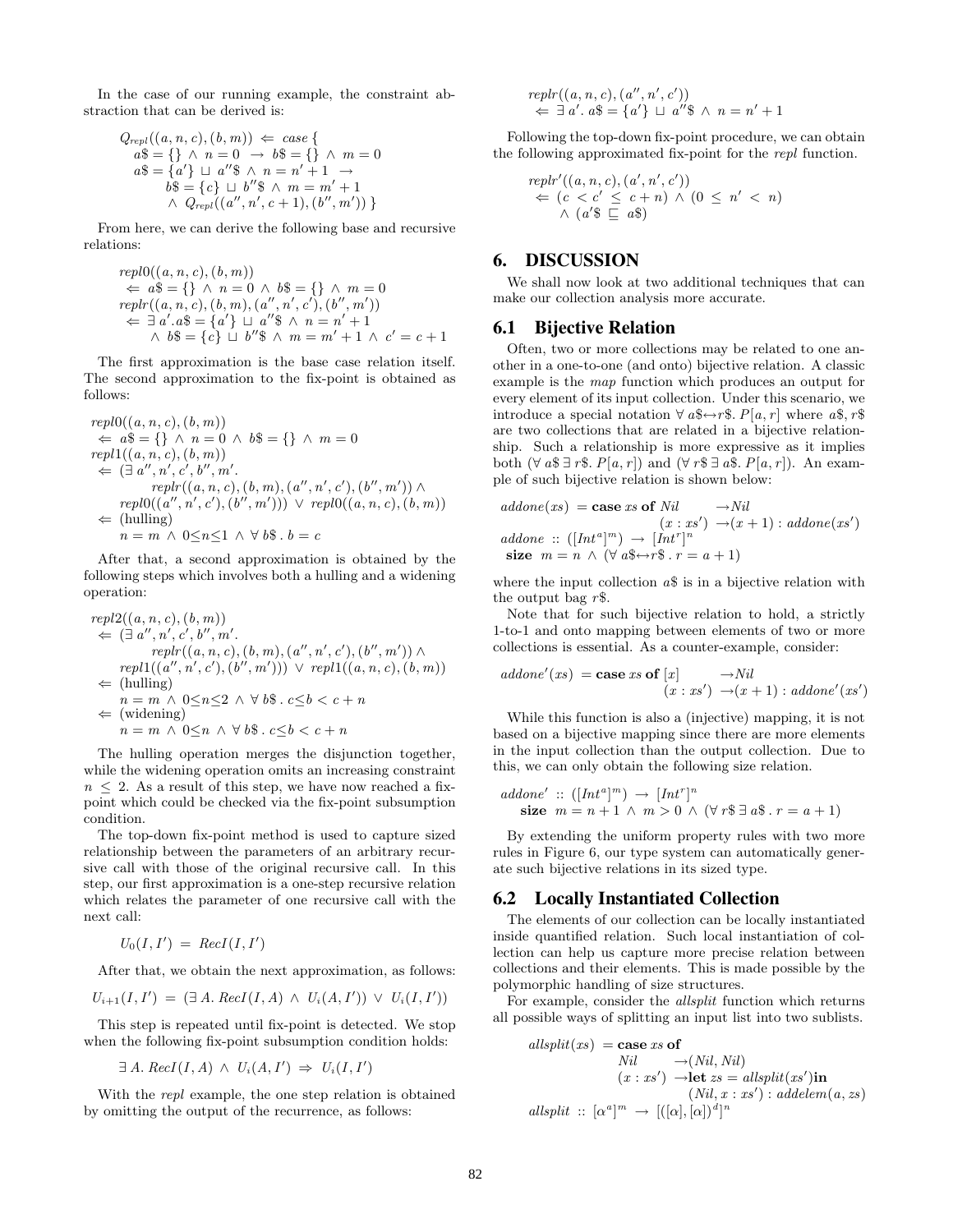$$
\frac{\wedge_{i=1}^{n} \{v_{i}\$ = \{v_{i}\}\} \wedge \Phi(v_{1}, \ldots, v_{n}, v')}{\forall (v_{1}\$ \leftrightarrow \cdots \leftrightarrow v_{n}\$) \cdot \Phi(v_{1}, \ldots, v_{n}, v')}
$$
 [ \forall-Bi]  

$$
(v_{1}\$ = v'_{1}\$ \sqcup v''_{1}\$) \wedge \cdots \wedge (v_{n}\$ = v'_{n}\$ \sqcup v''_{n}\$) \wedge \forall v'_{1}\$ \leftrightarrow \cdots \leftrightarrow v'_{n}\$ \cdot \Phi'(v'_{1}, \ldots, v'_{n}) \wedge \forall v''_{1}\$ \leftrightarrow \cdots \leftrightarrow v''_{n}\$ \cdot \Phi'(v''_{1} \ldots, v''_{n})\forall v_{1}\$ \leftrightarrow \cdots \leftrightarrow v_{n}\$ \cdot \Phi'(v_{1}, \ldots, v_{n}) \vee \Phi''(v_{1}, \ldots, v_{n})
$$
 [UP-5]

#### **Figure 6: Uniform Property Rules for Bijective Relation**

size 
$$
m+1 = n \wedge
$$
  
\n $(\forall d\$\cdot\ \exists b, n1, c, n2. d = ([b]n1, [c]n2)$   
\n $\wedge n1 + n2 = m \wedge a\$ = b\$ \sqcup c\$)$ 

With locally instantiated collection for  $d\$ , our type system is able to relate inner collections,  $b\$  and  $c\$ , to the outer collection  $a\$  via  $a\$  =  $b\$   $\sqcup$   $c\$ . Furthermore, the locally instantiated size variables  $n2$ ,  $n1$  are also related to the outer size variable m by  $n2 + n1 = m$ . This is so because the collection a\$ has been splitted via different ways into each element pair of the collection, d\$. Without locally instantiated collection, sized formulation would be much less precise.

For another example, consider the addelem function which is an auxiliary function for allsplit. This function takes a list of pairs and adds an element a to the first component of each pair.

 $addelem(a, xs) = \textbf{case} \, xs \textbf{of}$  $Nil \longrightarrow Nil$  $((x, y) : xs') \rightarrow (a : x, y) : addelem(a, xs')$  $addelem :: (\alpha^a, [([\alpha], \beta)^d]^m) \rightarrow [([\alpha], \beta)^g]^m$ size  $m = n \wedge (\forall d\$\leftrightarrow g\$\therefore \exists b, n1, c, e, n2, f$ .  $d = ([b]n1, c) \wedge g = ([e]n2, f) \wedge$  $c =_t f \wedge e\$  =  $b\$   $\sqcup \{a\} \wedge n2 = n1 + 1$ )

Our type system is able to detect that each pair of input from d\$ is bijectively related to another pair of elements from collection  $q\$ . Such a bijective relation is more precisely captured when the elements of collections  $d\$  and  $q\$  suitably instantiated to size structures ([b]n1, c) and ([e]n2, f) respectively. Furthermore, this universal property is able to state that  $c = t$  f and that each  $e$ \$ is made up of  $b$ \$ merged with singleton  $\{a\}$ . As illustrated here, collection relation that are nested (with suitable local instantiation) can allow more precise size analysis to be captured.

## **7. RELATED WORK**

One of the earliest work which captures size information through a type-checking mechanism was proposed by Hughes, Pareto and Sabry [11]. Instead of type-checking, we have proposed a systematic inference method for calculating the size relationships of functions. Furthermore, by assigning a logical constraint to each expression, we are able to express size information more accurately in at least two ways: Firstly, their method determines only one bound of the size, fixing the other bound at either 0 (for data types) or  $\omega$  (for co-data types). On the contrary, we are able to infer tighter bounds by determining both the lower and upper bounds. Secondly, their method still falls in the domain

of independent attribute analysis, as opposed to relational analysis. On the other hand, we have not yet considered the handling of lazy languages, and thus unable to prove certain correctness aspects of reactive systems (for example, productivity).

Size information can also be captured using dependent types. This technique is advocated by Xi and Pfenning [19, 20]. Their type-checking framework is parameterized with constraint domains, of which size information can be described by a domain of natural numbers with linear equality and inequality constraints. While this has the advantage that analysis efficiency can be controlled by the sophistication of the constraint domain, it requires insightful type annotations from programmers.

Research into the inference of linear constraints dates back to 1970's, with the seminal work of Cousot and Halbwachs on imperative languages [3]. Halbwachs has applied linear constraints to synchronization analysis of reactive systems [8, 9]. There, a constraint is described by a set of linear inequalities, and an effective widening operation is employed to obtain fixed point of polyhedra. However, separate size information for nested data structures is not captured.

The work by Le Metayer [13] aims to verify uniform properties among elements in a data structures using abstract interpretation technique. These properties are expected to be provided by programmers. His method was able to demonstrate the verification of orderedness of elements in the output of a sorting program. Properties between input and output can also be verified, but this can be done only if the input re-appears at the output.

In another dimension, we may also compare our sized analysis with other constraint-based type analyses, such as those for binding-time analysis [4], usage analysis[18], and flow analysis<sup>[5]</sup>. While the handling of type polymorphism is not so straightforward, the methods used in [18, 6, 12] are essentially the same with the need to instantiate type variables; and the need to maintain suitable relationships between existing and the newly instantiated annotations. To achieve lower time-complexity, a number of researchers have recently proposed clever ways to avoid the duplication of constraints when a polymorphic type is instantiated. The concept of instantiation constraint was used in [5], while [7] provided constraint abstractions.

In this paper, we have shown how a mixed constraint system could be utilized on an enhanced type system where collections can be handled in a systematic way. Scalable constraint-solving techniques for this new class of analyses remains a future research topic.